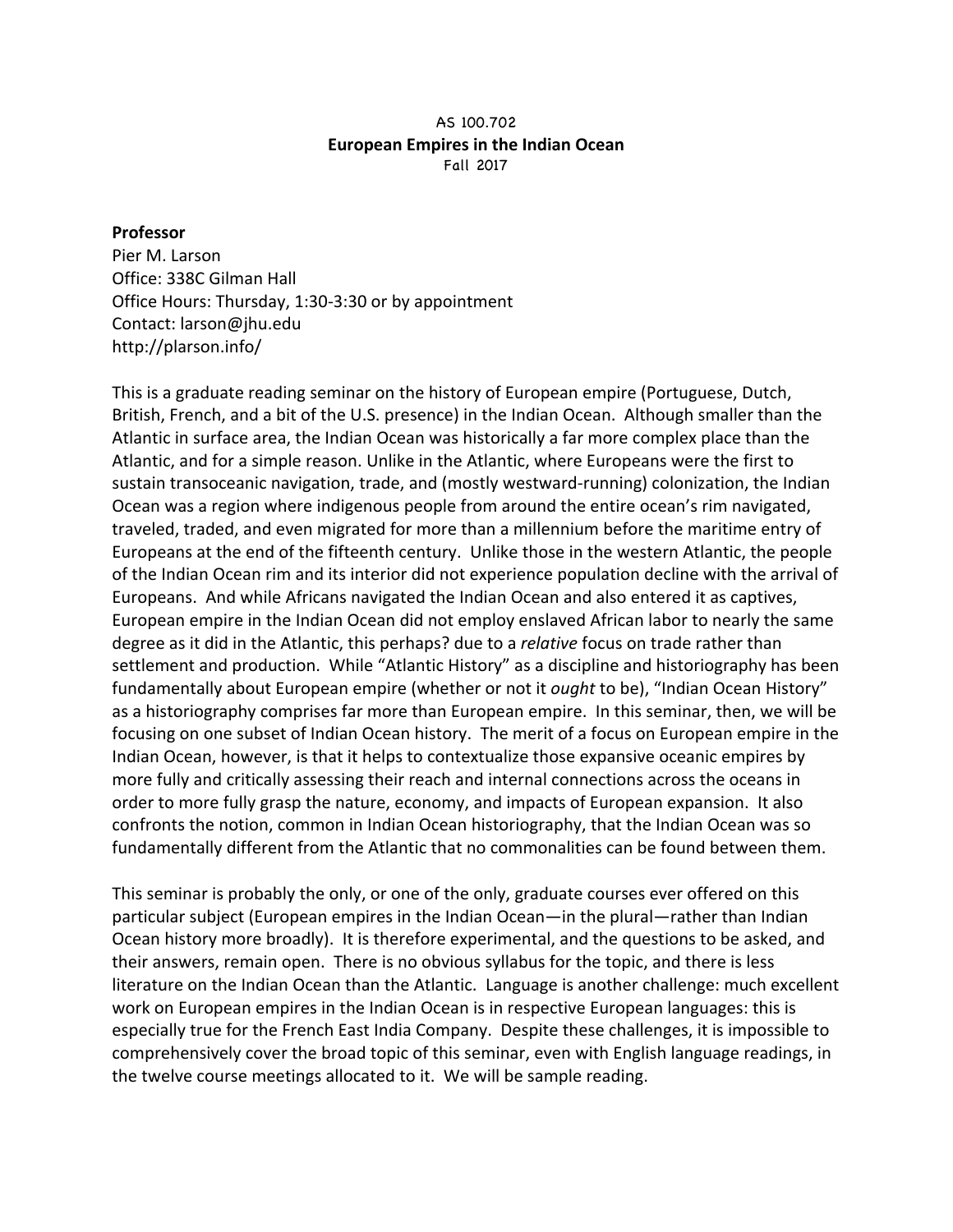I have selected readings that will help us to ask and at least partially to answer the following sorts of questions (we will be raising more questions, in part given the various interests of professor and students):

- What was the nature, timing and impact of various European empires in the Indian Ocean, whether on societies of the Indian Ocean or on metropolitan societies?
- How did European empires of the Atlantic and Indian Ocean differ with respect to trade, acquisition of territory, European settlement, forms of colonial rule, race, and gender? In what ways were they similar?
- What were the connections and disconnections between the Indian Ocean and the Atlantic Ocean branches of European empires? How did this differ among empires?
- What kinds of interactions took place between Europeans and their colonies, on the one hand, and indigenous polities and commerce in the Indian Ocean, on the other? How did they change or reinforce each other? What were the forms and implications of interaction and mutual influence?
- What was the nature of European slave trading in the Indian Ocean? What were its patterns, volume, and interaction with "indigenous" slave trades? How do these dimensions of slaving compare to the Atlantic or are connected with it?
- What was the nature of the abolition of slavery and rise of Indenture in the Indian Ocean, and how was this related to the Atlantic?
- What are the major existing and emerging debates in the historiography on European empire and colonization in the Indian Ocean?

## **Reading Schedule**

September 5: Introductions

September 12

- Stuart B. Schwartz, "The Economy of the Portuguese Empire," in Francisco Bethencourt and Diogo Ramada Curto, eds., *Portuguese Oceanic Expansion, 1400-1800* (Cambridge, Eng.: Cambridge University Press, 2007), 19-48.
- Sanjay Subrahmanyam, *The Portuguese Empire in Asia, 1500-1700: A Political and Economic History* Second edition (Oxford, Eng.: Wiley-Blackwell, 2012). [Book available electronically via MSEL.]

September 19

- Om Prakash, "The Dutch East India Company in the Trade of the Indian Ocean," in Ashin das Gupta and Michael Naylor Pearson, eds., *India and the Indian Ocean, 1500-1800* (New Delhi: Oxford University Press, 1987), 185-200.
- Jaap R. Bruijn, "Between Batavia and the Cape: Shipping Patterns of the Dutch East India Company," *Journal of Southeast Asian Studies* 11,2 (1980), 251-266.
- Kerry Ruth Ward, *Networks of Empire: Forced Migration in the Dutch East India Company* (Cambridge, Eng.: Cambridge University Press, 2009).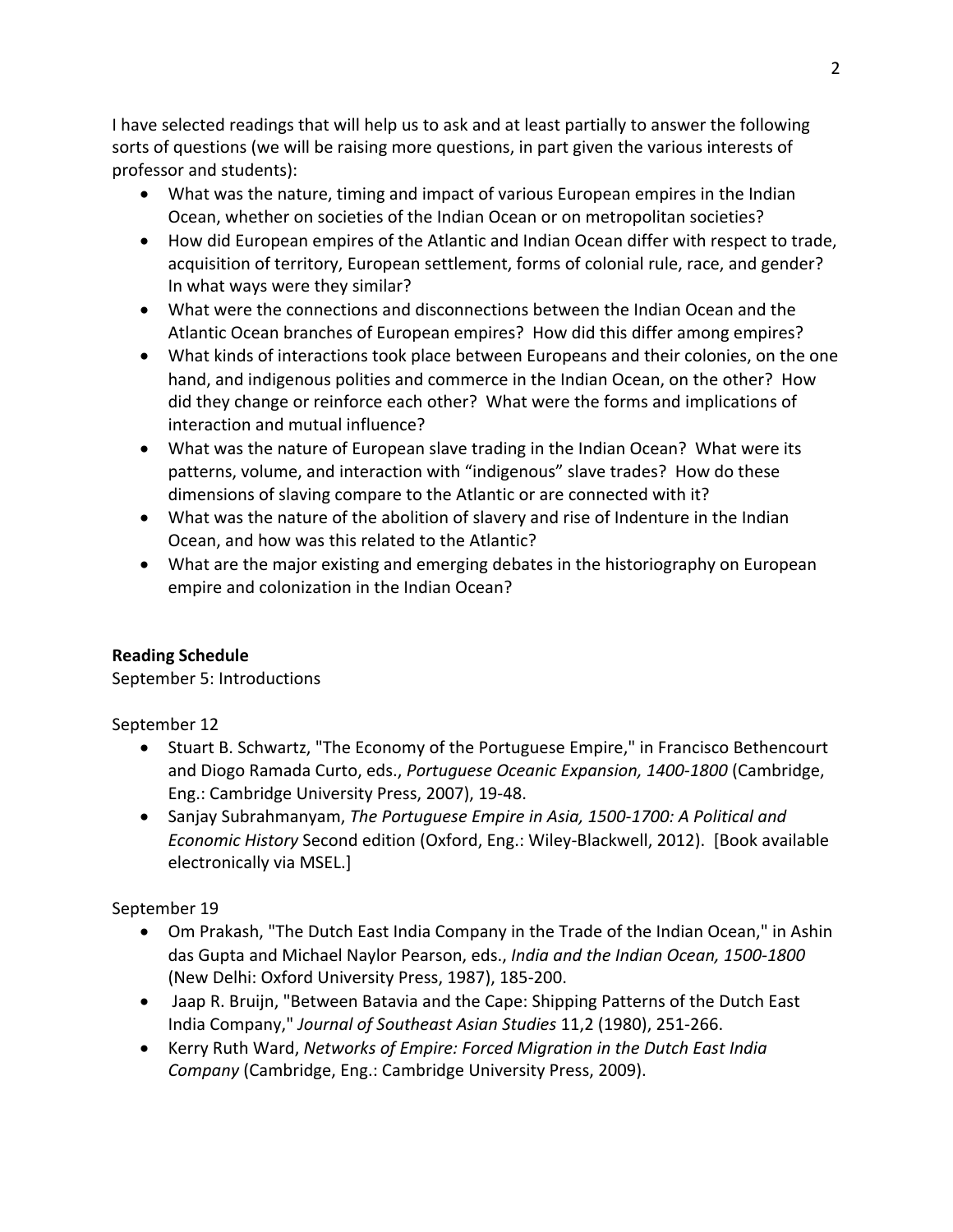September 26

- H. V. Bowen, Elizabeth Mancke and John G. Reid, eds., *Britain's Oceanic Empire: Atlantic* and Indian Ocean Worlds, c. 1550-1850 (Cambridge, Eng.: Cambridge University Press, 2012), pp. 45-65, 98-129, 130-150, 249-281, 311-339 [book available electronically from MSEL].
- Bowen, H. V. "The Consumption of British Manufactured Goods in India: A Prologue, 1765-1813," in Douglas E. Haynes, Abigail McGowan, Tirthankar Roy and Haruka Yanagisawa, eds., *Towards a History of Consumption in South Asia* (New York: Oxford University Press, 2010), pp. 26-50.
- Larry Neal, "The Dutch and English East India Companies Compared: Evidence from the Stock and Foreign Exchange Markets," in James D. Tracy, ed., *The Rise of Merchant Empires: Long-Distance Trade in the Early Modern World, 1350-1750* (Cambridge, Eng.: Cambridge University Press, 1990), 195-223.
- Peter Coclanis, "Atlantic World or Atlantic/World?" *William and Mary Quarterly* 63 (October 2006), 725-742.
- Om Prakash, "The Portuguese and the Dutch in Asian Maritime Trade: A Comparative Analysis," in Sushil Chaudhury and Michel Morineau, eds., *Merchants, Companies and Trade: Europe and Asia in the Early Modern Era* (Cambridge, Eng.: Cambridge University Press, 1999), 175-188.

October 3

- Philippe Haudrère, "The French India Company and its Trade in the Eighteenth Century," in Sushil Chaudhury and Michel Morineau, eds., *Merchants, Companies and Trade: Europe and Asia in the Early Modern Era* (Cambridge, Eng.: Cambridge University Press, 1999), 202-211.
- Megan Vaughan, *Creating the Creole Island: Slavery in Eighteenth-Century Mauritius* (Durham, N.C.: Duke University Press, 2005).

October 10

• Ulbe Bosma and Remco Raben, *Being "Dutch" in the Indies: A History of Creolisation and Empire, 1500-1920* Translated by Wendie Shaffer (Athens, Oh.: Ohio University Press, 2008).

October 17

• Jane Hooper, *Feeding Globalization: Madagascar and the Provisioning Trade, 1600-1800* (Athens, Ohio: Ohio University Press, 2017).

October 24

• James R. Fichter, So Great a Proffit: How the East Indies Trade Transformed Anglo-American Capitalism (Cambridge, Mass.: Harvard University Press, 2010).